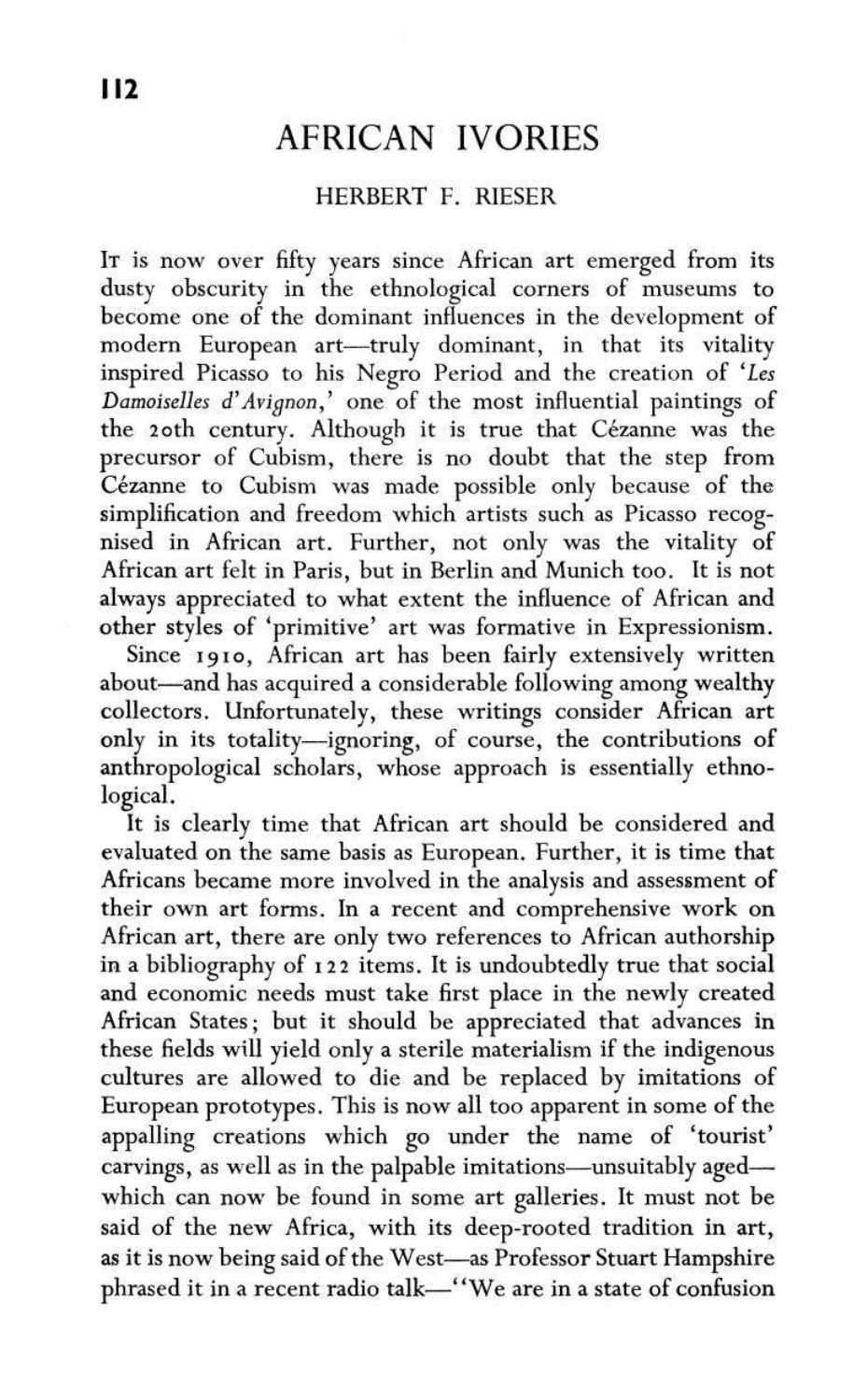about the place of the arts in our lives and in the life of society as a whole."

To be specific, there is a crying need for a comprehensive work on the ivory carvings of Africa. It is all too frequently assumed that wood was—and is—the principal material of the African carver, and ivory the traditional medium of the Far East. To underline this general attitude, it is only necessary to refer to the section on 'Ivory Carving' in the Encyclopaedia Britannica. No mention whatsoever is made of African work. Yet, surprisingly, considerable space is given to Eskimo work, which, for all its appeal, is very limited when compared with African ivory carving.

What is fascinating about African ivories is their broad sculptural variety; and when one realises the difficult problems of technique which the material imposes on the carver, this achievement is all the more impressive.

I have recently compared a Benin ivory amulet with a Romanesque ivory diptych, and find that the Benin work well survives the comparison. The low relief design of the amulet is perfectly balanced within the cylindrical area, and the subjects of the design are beautifully and delicately carved; in fact, the figurations have a surprisingly large number of points in common. I also compared the amulet with a low relief Chinese ivory brush holder and found that it stood up to the challenge just as well as it did to the Romanesque diptych.

One of the most vital styles of African ivories is that of the small Warega figure carvings of the Congo. These are bold and direct, and have a sculptural force which, for me at least, has the same impact as a Henry Moore maquette. In fact, the Warega ivory figurines exemplify for me all that is truly 'primitive' in African art. So much so, that I always—and often unconsciously—call them to mind when viewing the excursions of contemporary sculptors into the primitive. I have in mind especially a little 'fetish' figure by Reg Butler which, for all its charm, remains a conscious striving after 'primitiveness' and inevitably a product of a sophisticated European mind.

To prove to myself that I am not overestimating the level and significance of African tribal ivories, I have carefully studied the Benin ivory amulet masks and the magnificent Balega ivory mask in the collection of the late Sir Jacob Epstein.

The Benin amulet masks I believe to be amongst the finest examples of ivory carving in the world. They are African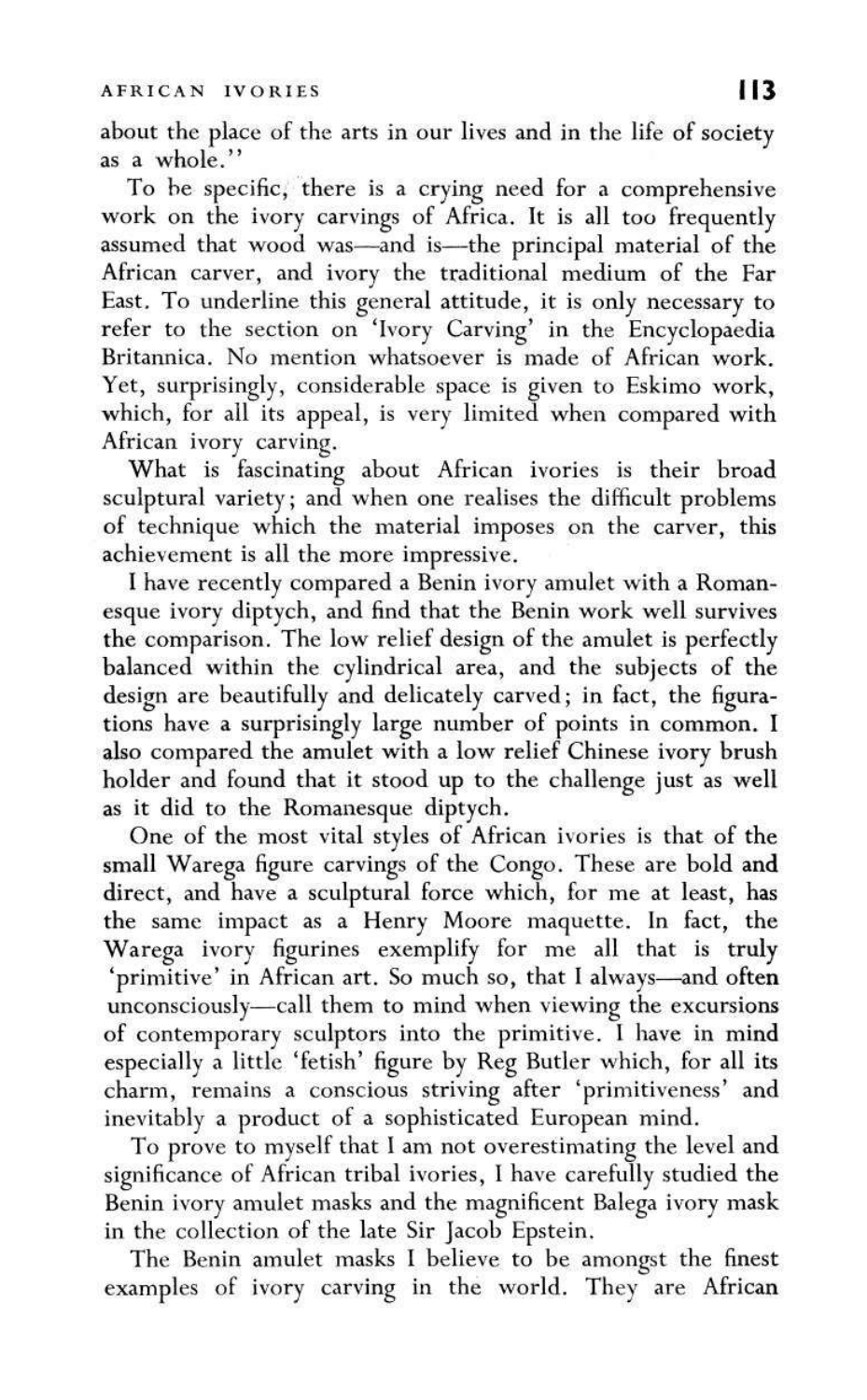

 $\label{thm:1} \begin{array}{l} \textit{A} fro\text{-}Portuguese \textit{ \textit{Forry} (16th Cent.)}\\ \textit{Collection \textit{Herb} \texttt{.rt F. Rieser. } Height \textit{ 2 ins.} } \end{array}$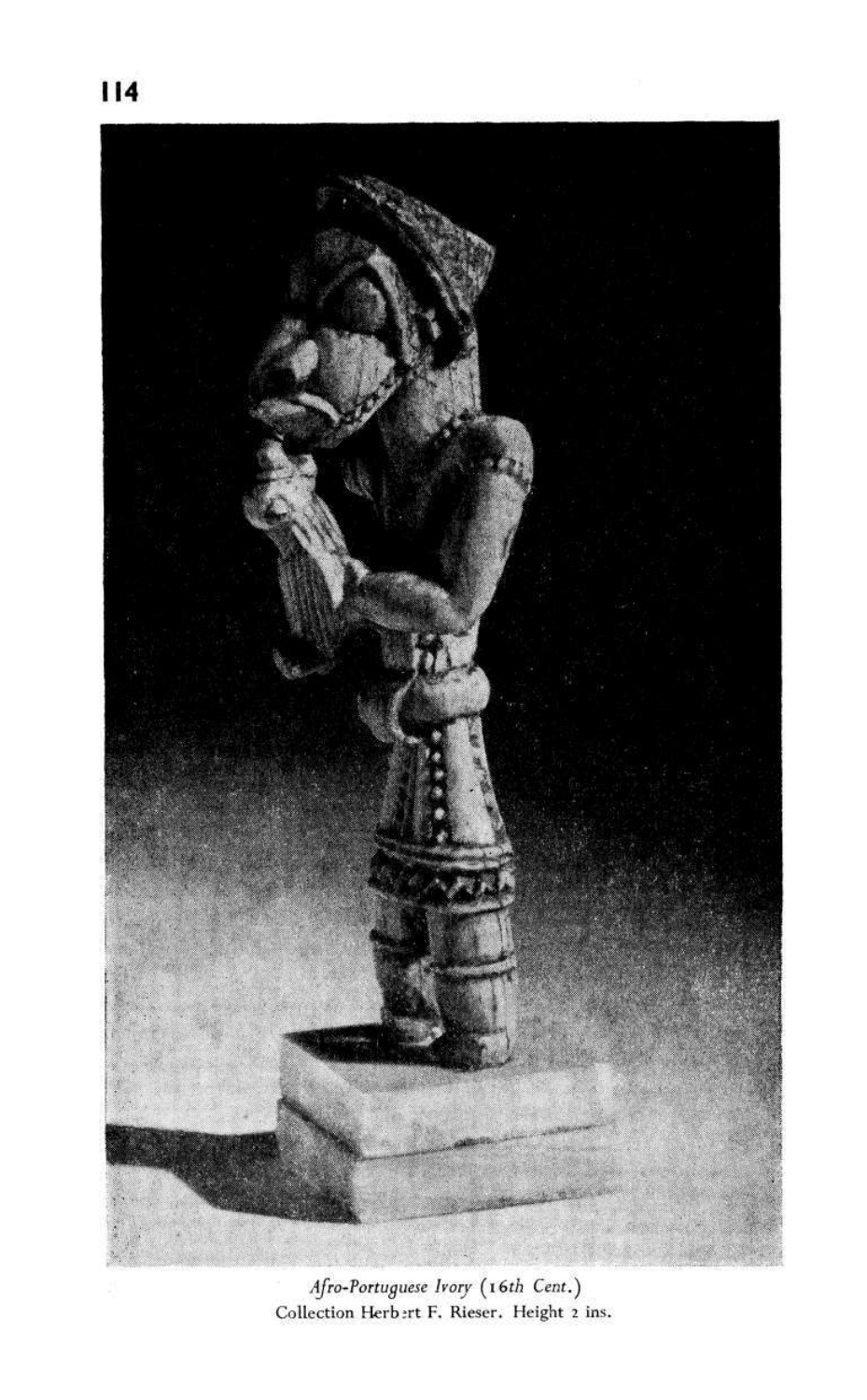works, yet they have a powerful feeling of sculptural portraiture which I can only liken to heads done by such European sculptors as Donatello and Rodin. Though there is no doubt that Portuguese influences made themselves felt on the early carvers, the pieces remain emphatically African for all that.

The Balega mask is not just a fine piece of African carving. It illustrates very forcibly that quality of simplification and freedom which Picasso realized was necessary in order to step from Cézanne's ideas to Cubism; in fact, its feeling is strongly present in Picasso's *'Nude with a Towel'* (1907)—and the step to *'Bust of a Woman'* (1909), an early cubist painting, is very short. Another point about this mask, a purely personal one, is the influence it had on Epstein when he produced his head of William Blake. In many Epstein carvings, the African prototype is not hard to detect, but with the Blake, the influence is much more subtle and complete. It would be impossible to make a one-to-one correspondence of the Blake with the Balega mask, but the underlying common feeling and power are only too apparent.

The four examples above are drawn from what one might call the higher levels of African ivory carvings. The reason for this is simply that they are better known to the non-specialist, so that my comments are more likely to be meaningful. There is, however, a mass of ivory carving the quality of which is just as high as that of the works I have mentioned above, but which is little known and, except by a few collectors, is virtually ignored. I refer particularly to the functional objects-spoons, ladles, combs, bracelets and the like. Although such objects are essentially utilitarian, many made of ivory are adorned with figurative carving of the very highest quality. Such carvings are cogent examples of the inherent aesthetic sensibility of the African—a factor, I feel, which is common to all branches of the human family, but which tends to be suppressed in essentially materialistic civilizations. Compare a comb bought at a modern Western department store with, say, a Baluba ivory comb, and the true measure of what I mean will be quickly evident. This brings me back to what I said above regarding Africa and its indigenous arts.

One could go on endlessly, dealing with such pieces as the Baluba ivory amulets, Bapende ivory masks, or the exquisite Afro-Portuguese ivories which, until the recent publication of a book on these objects, were an almost unknown art form to the general reader.